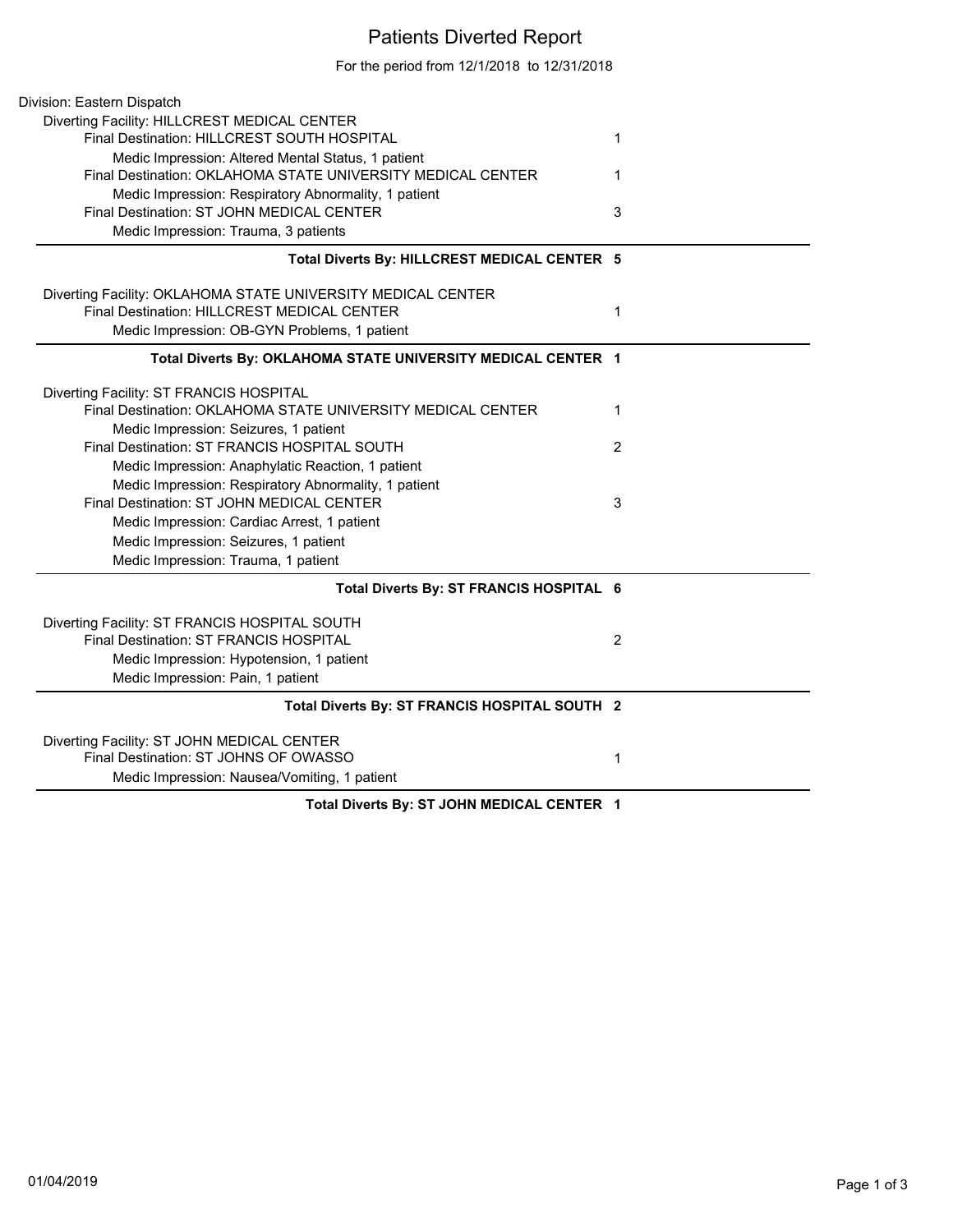| Division: Western Dispatch                                                                         |                |
|----------------------------------------------------------------------------------------------------|----------------|
| Diverting Facility: ALLIANCE HEALTH - MIDWEST                                                      |                |
| Final Destination: SOUTHWEST INTEGRIS MEDICAL CEN                                                  | 1              |
| Medic Impression: Hypertension, 1 patient                                                          |                |
| Total Diverts By: ALLIANCE HEALTH - MIDWEST 1                                                      |                |
| Diverting Facility: BAPTIST INTEGRIS MEDICAL CENTER                                                |                |
| Final Destination: ALLIANCE HEALTH - DEACONESS                                                     | $\overline{2}$ |
| Medic Impression: CVA/TIA, 1 patient                                                               |                |
| Medic Impression: Pain, 1 patient                                                                  |                |
| Final Destination: OKLAHOMA HEART HOSPITAL                                                         | 1              |
| Medic Impression: Chest Pain Non-Cardiac, 1 patient                                                |                |
| Final Destination: SOUTHWEST INTEGRIS MEDICAL CEN                                                  | 1              |
| Medic Impression: Altered Mental Status, 1 patient                                                 |                |
| Final Destination: ST ANTHONYS HOSPITAL                                                            | 1              |
| Medic Impression: Allergies, 1 patient                                                             |                |
| Total Diverts By: BAPTIST INTEGRIS MEDICAL CENTER 5                                                |                |
|                                                                                                    |                |
| Diverting Facility: INTEGRIS MEDICAL CENTER - EDMOND<br>Final Destination: OKLAHOMA HEART HOSPITAL | 1              |
|                                                                                                    |                |
| Medic Impression: Pain, 1 patient                                                                  |                |
| Total Diverts By: INTEGRIS MEDICAL CENTER - EDMOND 1                                               |                |
| Diverting Facility: MERCY HEALTH CENTER                                                            |                |
| Final Destination: BAPTIST INTEGRIS MEDICAL CENTER                                                 | 6              |
| Medic Impression: CVA/TIA, 2 patients                                                              |                |
| Medic Impression: Injury, 1 patient                                                                |                |
| Medic Impression: Pain, 1 patient                                                                  |                |
| Medic Impression: Respiratory Abnormality, 1 patient                                               |                |
| Medic Impression: Trauma, 1 patient                                                                |                |
| Final Destination: OKLAHOMA HEART HOSPITAL                                                         | 2              |
| Medic Impression: Respiratory Abnormality, 2 patients                                              |                |
| Final Destination: PRESBYTERIAN TOWER-OU MEDICAL                                                   | $\overline{2}$ |
| Medic Impression: Abdominal Pain, 1 patient                                                        |                |
| Medic Impression: Trauma, 1 patient                                                                |                |
| Final Destination: ST ANTHONYS HOSPITAL                                                            | 1              |
| Medic Impression: CVA/TIA, 1 patient                                                               |                |
| Final Destination: ST. ANTHONY HEALTHPLEX NORTH                                                    | 2              |
| Medic Impression: Asthma, 1 patient                                                                |                |
| Medic Impression: Hypertension, 1 patient                                                          |                |
| Total Diverts By: MERCY HEALTH CENTER 13                                                           |                |
| Diverting Facility: NORMAN REGIONAL HEALTHPLEX                                                     |                |
| Final Destination: BAPTIST INTEGRIS MEDICAL CENTER                                                 | 1              |
| Medic Impression: Syncope, 1 patient                                                               |                |
| Total Diverts By: NORMAN REGIONAL HEALTHPLEX 1                                                     |                |
| Diverting Facility: NORMAN REGIONAL HOSPITAL                                                       |                |
| Final Destination: NORMAN REGIONAL HEALTHPLEX                                                      | 1              |
| Medic Impression: Pain, 1 patient                                                                  |                |
| Total Diverts By: NORMAN REGIONAL HOSPITAL 1                                                       |                |
| Diverting Facility: OKLAHOMA CITY VA HOSPITAL                                                      |                |
| Final Destination: BAPTIST INTEGRIS MEDICAL CENTER                                                 | 1              |
| Medic Impression: Abdominal Rigidity, 1 patient                                                    |                |
|                                                                                                    |                |
| Total Diverts By: OKLAHOMA CITY VA HOSPITAL 1                                                      |                |

Diverting Facility: OKLAHOMA HEART HOSPITAL